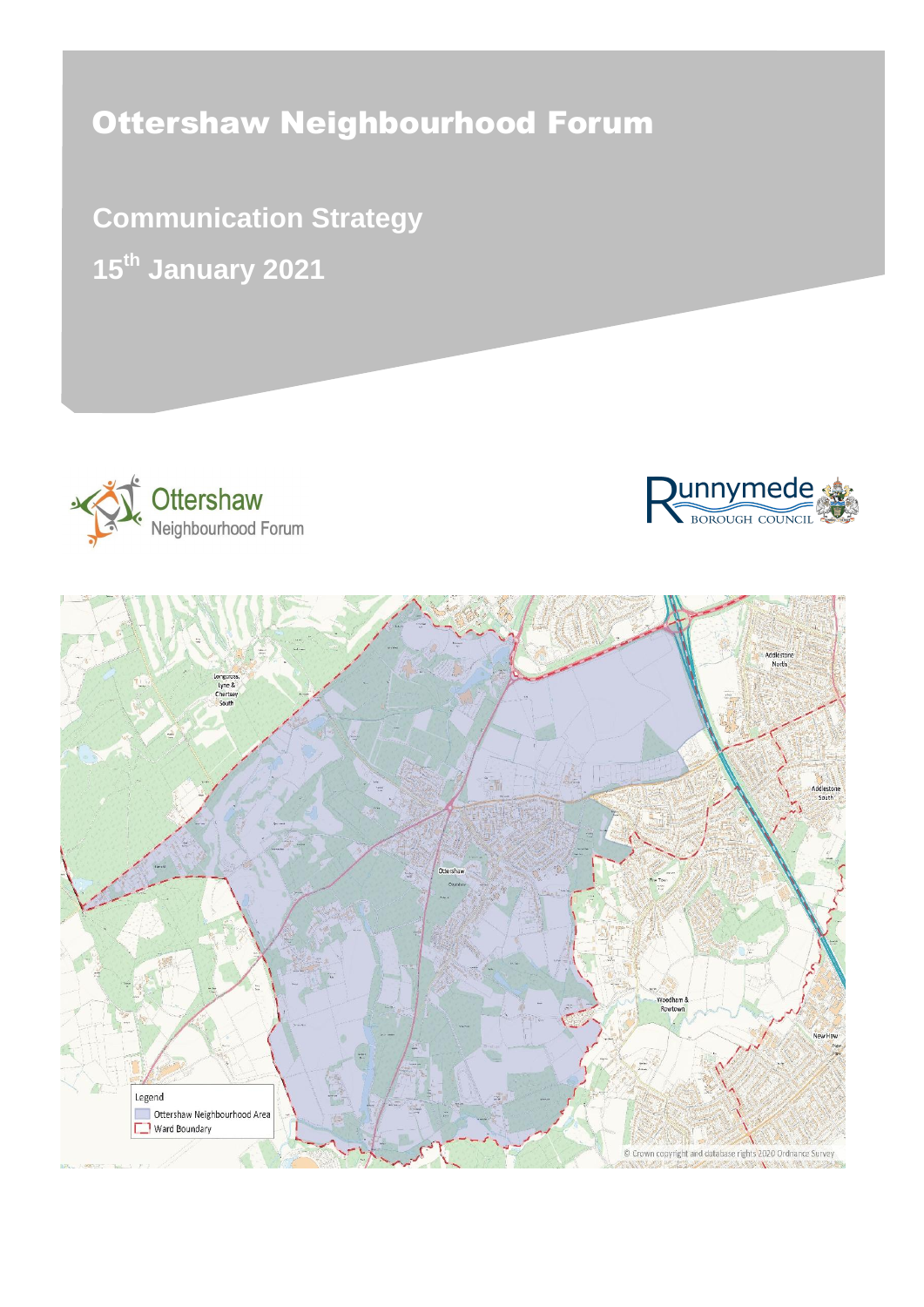



# <span id="page-1-0"></span>**Table of Contents**

| 2 <sub>2</sub> |                                                                          |  |
|----------------|--------------------------------------------------------------------------|--|
| 3 <sup>7</sup> |                                                                          |  |
|                |                                                                          |  |
|                |                                                                          |  |
| $\overline{4}$ |                                                                          |  |
| $5 -$          |                                                                          |  |
|                |                                                                          |  |
|                | 7 Communication Plan (COVID sensitive activities only assumed until June |  |

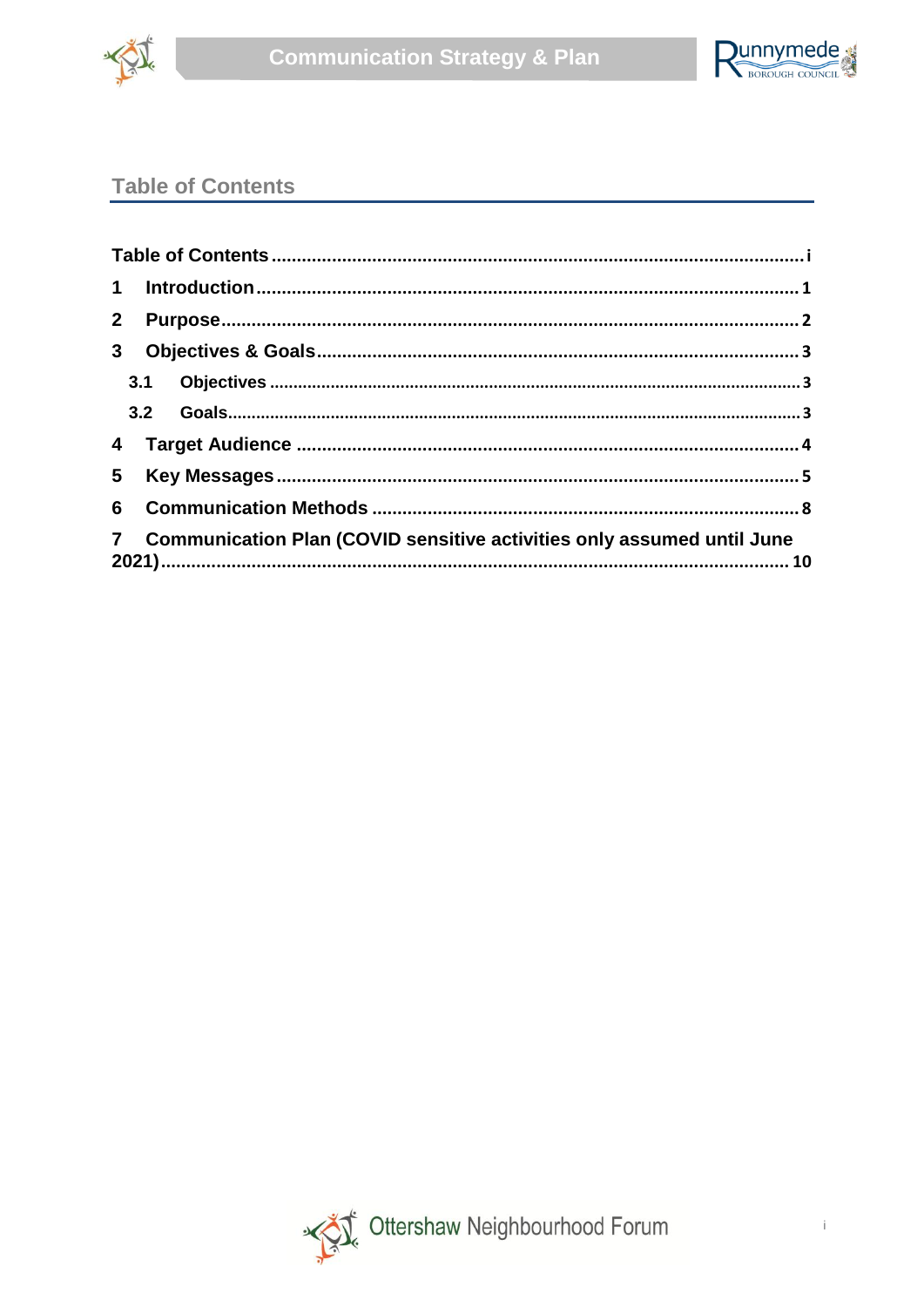



#### <span id="page-2-0"></span>**1 Introduction**

At the meeting on 14<sup>th</sup> October 2020, the Runnymede Borough Council Planning Committee received applications for the designation of an Ottershaw Neighbourhood Forum and an Ottershaw Neighbourhood Area as permitted under the Localism Act 2011 following the required period of public consultation.

The Neighbourhood Forum application was considered to fully meet the conditions set out within the relevant Act of parliament and associated regulations. The geographical extent of the proposed Neighbourhood Area was also considered appropriate and compliant with relevant regulations.

The Planning Committee supported the designation of the Neighbourhood Area and Forum as proposed.

IT WAS RESOLVED that:

i) The Ottershaw Neighbourhood Area be designated; and

ii) The Ottershaw Neighbourhood Forum be designated to cover the area.

At the first meeting of the Neighbourhood Forum Steering Committee it was agreed that a comprehensive Communication Strategy should be developed with the objective of reaching 80% of the residents in the Neighbourhood Area.

Due to the importance of the Communication Strategy the Vice Chair of the Forum was tasked with the role of Communications Co-ordinator with the following responsibilities:

- To develop a communication strategy and plan which includes:
	- o The full range of applicable segments (Youth, Businesses, etc)
	- o The definition and scope for use of social media (e.g. Facebook, Twitter, Instagram), website, newsletters, leafletting, face to face meetings, press liaison, member communication, etc
	- o Content Management across all media and platforms.
	- o Engagement within and beyond our Neighbourhood area.
	- o Key stakeholders including:
		- **Residents**
		- Local businesses
		- **Local societies**
		- **Local community groups**
		- **Local landowners**
- To establish working group(s) to develop and execute the tasks prescribed in the Strategy & Plan.
- To maintain content across all media platforms to ensure appropriateness and coherence.

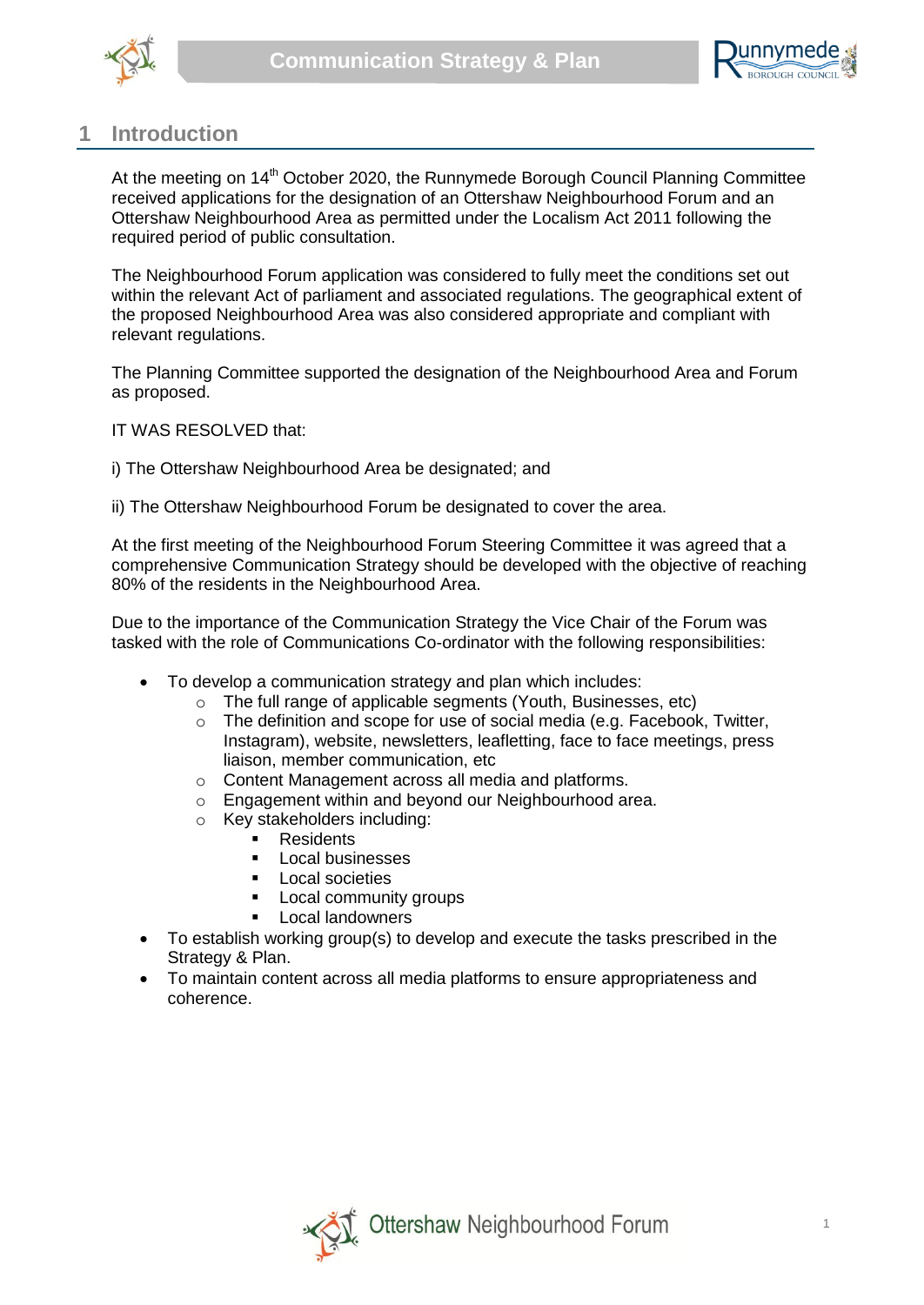



#### <span id="page-3-0"></span>**2 Purpose**

This Communication Strategy has been developed in order to:

- Raise awareness and understanding of the emerging Ottershaw Neighbourhood Plan ("**ONP**") throughout its development, in particular how we will manage and communicate the key messages and content of the **ONP** to identified stakeholders and target audiences.
- Provide the Steering Committee, Runnymede Borough Council and other stakeholders with a documented framework detailing which communication mechanisms would be most appropriate for the target audiences.
- Ensure the communication of issues, relevant information and project updates to Key Stakeholders.
- Provide mechanisms for seeking and acting on feedback to encourage the involvement and raising awareness of the ONP to Stakeholders.
- With respect to the Plan to identify the actions required for the successful implementation of the strategy and associated costings.

# **The review date for this document is March 2022**

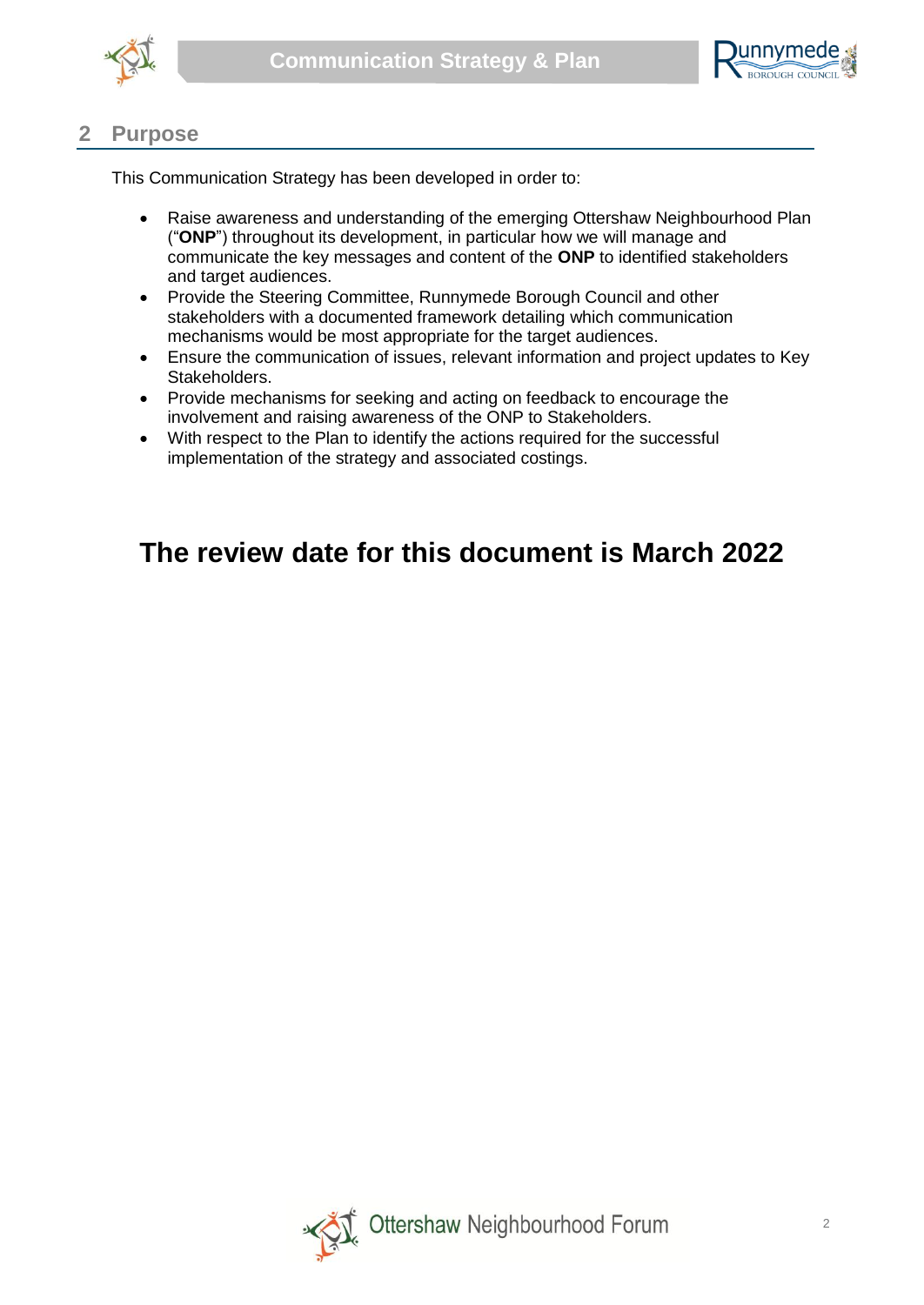



### <span id="page-4-0"></span>**3 Objectives & Goals**

#### <span id="page-4-1"></span>**3.1 Objectives**

Implementation of this Communication Strategy will:

- Aim to maximise the publicity of the Ottershaw Neighbourhood Forum and Neighbourhood Plan to facilitate maximum input from the population of the Ottershaw Area.
- Ensure the gathering of the wishes of the community.
- Aim to influence local decision making.
- Ensure communication between all relevant organisations and entities regarding the activities and plans associated with the Ottershaw Neighbourhood Area.
- **•** Ensure positive community engagement.
- Ensure the achievement of the objectives of the Ottershaw Neighbourhood Forum.
- Aim to increase the size, scope and profile of the Forum membership.
- <span id="page-4-2"></span>Ensure transparency & democratic procedures are observed.

#### **3.2 Goals**

Implementation of this Communication Strategy will:

- Achieve the goal of reaching 80% of the residents in the Neighbourhood Area.
- Through a process of continuous engagement with the residents of the Neighbourhood Area to ensure the ONP reflects their wishes and achieves a successful referendum.

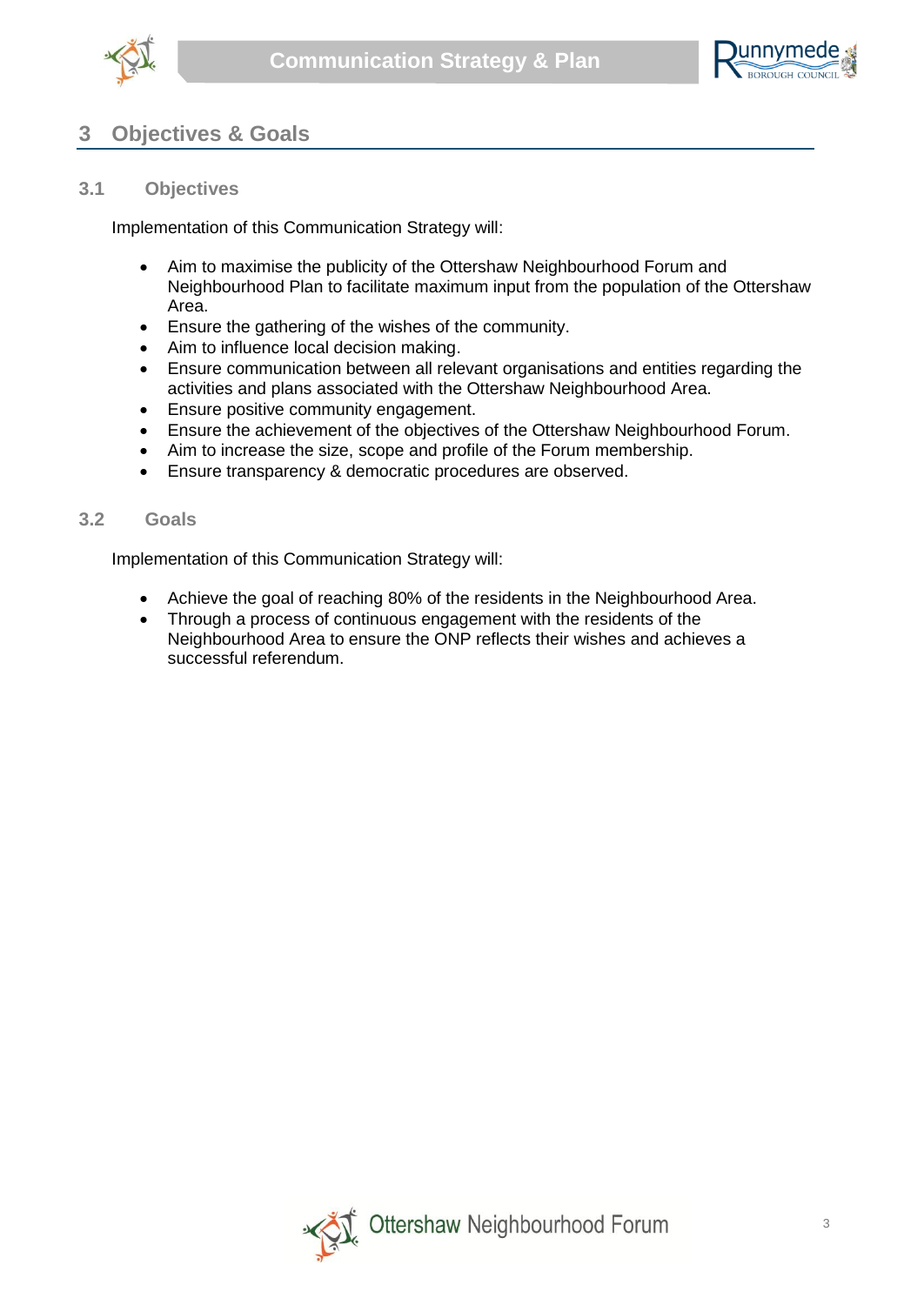



# <span id="page-5-0"></span>**4 Target Audience**

The target audience is:

| <b>Stakeholder(s)</b>                                            |                                                                                                                                                                                                      |
|------------------------------------------------------------------|------------------------------------------------------------------------------------------------------------------------------------------------------------------------------------------------------|
| <b>Residents</b>                                                 | $<$ 18yrs<br>18–24 yrs<br>$-25 - 44$ yrs<br>$-45 - 59$ yrs<br>60-75 yrs<br>$\bullet$<br>• Over 76 yrs                                                                                                |
| <b>Community, Clubs &amp; Groups</b>                             | <b>Sports</b><br>$\bullet$<br>• Social (friends)<br>• Cultural<br>• Heritage<br>• Faith Based<br>• Youth<br>• Schools/Pre Schools<br>• Learning Needs<br>• Physical Needs<br>• Travellers<br>• Other |
| <b>Landowners</b>                                                | <b>Local Landowners</b><br>$\bullet$<br>• Developers<br>• Local Authorities                                                                                                                          |
| <b>Business</b>                                                  | Retail<br>$\bullet$<br><b>Agricultural Tenant</b><br>$\bullet$<br>• Other                                                                                                                            |
| <b>Statutory Consultees / Supporting</b><br><b>Organisations</b> | • Runnymede Borough Council<br><b>Groundwork (Grant Funding)</b><br>$\bullet$<br><b>Locality (NP Support)</b>                                                                                        |
| <b>Politicians</b>                                               | <b>MP</b><br>$\bullet$<br><b>County Councillor</b><br>$\bullet$<br>• Ward Councillors                                                                                                                |
| <b>Neighbours</b>                                                | • Wards<br><b>Boroughs</b><br>Adjacent Area Neighbourhood<br>Forums                                                                                                                                  |

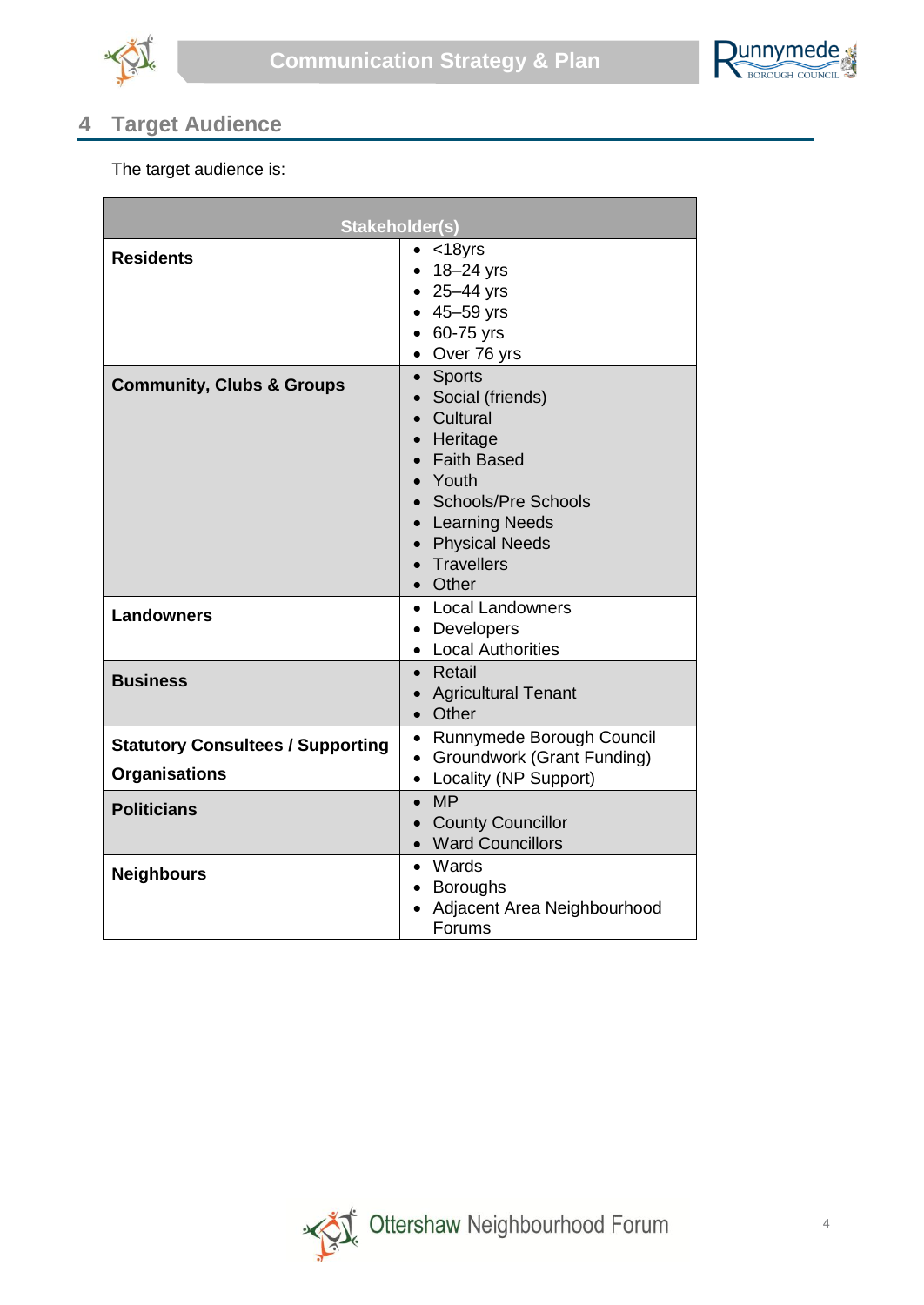



## <span id="page-6-0"></span>**5 Key Messages**

The following key messages need to be applied, consistently, throughout the communications activity.

|                | <b>Message</b>                                                                                                                                                       |
|----------------|----------------------------------------------------------------------------------------------------------------------------------------------------------------------|
| 1              | The Forum and its emerging Neighbourhood Plan promotes a "village feel"                                                                                              |
| $\overline{2}$ | The Forum and its emerging Neighbourhood Plan support policies that help to<br>ensure an environmentally sustainable, vibrant, and thriving community.               |
| 3              | The Forum is made up of the Ottershaw Neighbourhood Area members working<br>for the benefit of the whole area community.                                             |
| $\overline{4}$ | The Forum and its emerging Neighbourhood Plan support new proportional<br>developments that are in sympathy with the promotion of the village feel.                  |
| 5              | The Forum and its emerging Neighbourhood Plan seeks to protect against<br>inappropriate and unwanted development.                                                    |
| 6              | The Forum and its emerging Neighbourhood Plan seeks to minimise the impact<br>on the green belt, green corridors between built areas and the natural<br>environment. |
| $\overline{7}$ | The Forum and its emerging Neighbourhood Plan reflect the wishes of its area<br>residents.                                                                           |
| 8              | The Forum operates democratically, openly and transparently.                                                                                                         |
| 9              | The Forum supports and encourages community engagement.                                                                                                              |

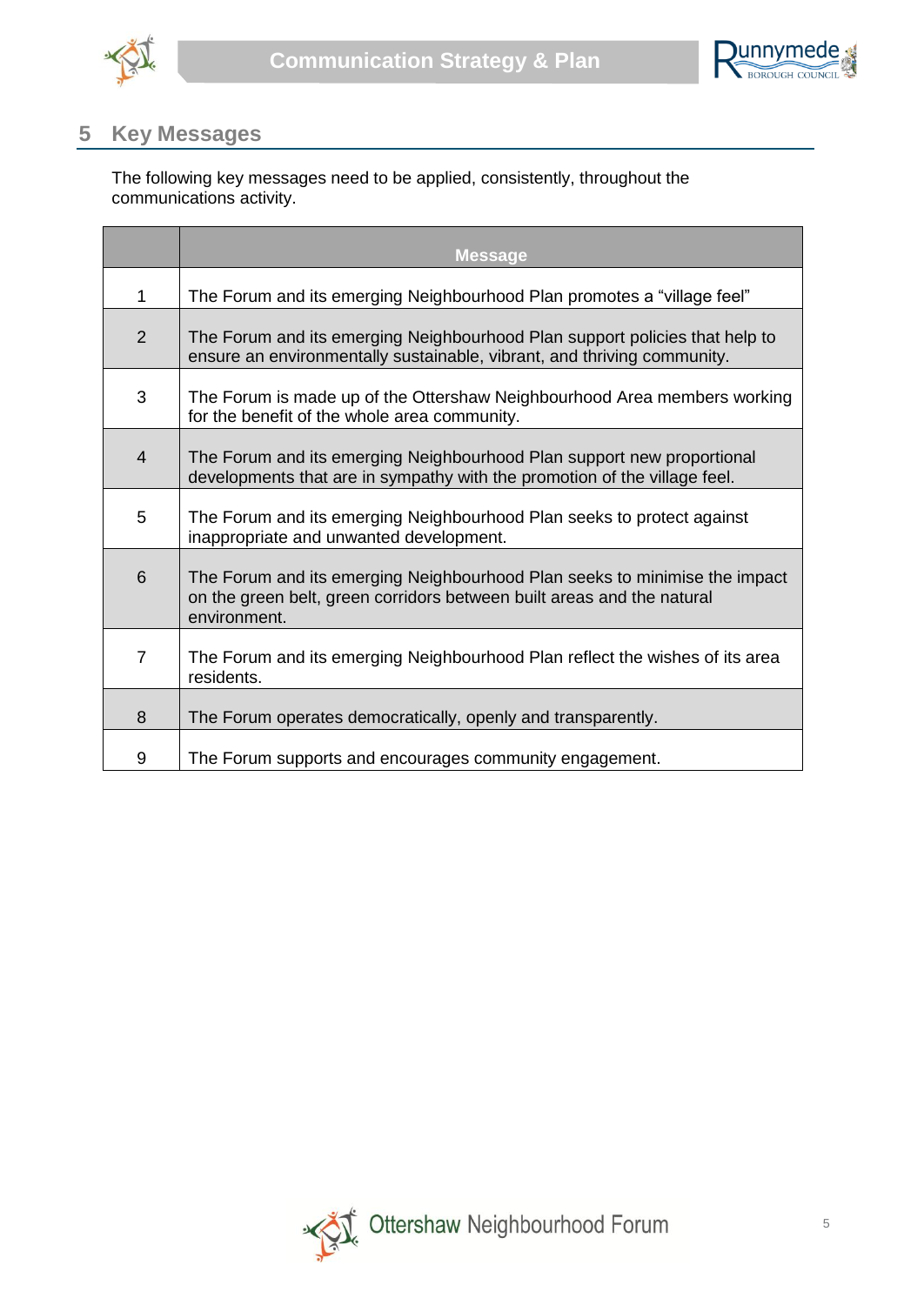



# **6 Communication Methods**

<span id="page-7-0"></span>

| <b>Key Tools</b>                                                       | <b>Notes</b>                                                                                                                                                                                    | <b>Frequency</b>                                                                       | <b>By Whom</b>                                                                   |  |  |  |  |
|------------------------------------------------------------------------|-------------------------------------------------------------------------------------------------------------------------------------------------------------------------------------------------|----------------------------------------------------------------------------------------|----------------------------------------------------------------------------------|--|--|--|--|
| <b>Community Champions</b>                                             | The Community Champions should be ONF<br>Members and volunteers who come from a wide<br>cross-section of the community. They will use<br>relevant other methods listed below to<br>communicate. | When necessary<br>throughout the process.                                              | As selected by the<br><b>Chair of the Comms</b><br><b>WG</b>                     |  |  |  |  |
| E-mail/letter                                                          | Direct engagement with specific individuals,<br>businesses or groups                                                                                                                            | As required                                                                            | <b>Steering Committee &amp;</b><br><b>WG</b> members                             |  |  |  |  |
| Face to Face Meetings (As<br><b>COVID Permits)</b>                     | Formal Forum meetings, Informal promotional<br>events, ad hoc meetings                                                                                                                          | As required by the Forum,<br>planning process or<br>determined by the<br>constitution. | As nominated by SC or<br><b>WG Chairs</b>                                        |  |  |  |  |
| Website                                                                | A dedicated site with links to local websites & social<br>media to reach a wide audience.                                                                                                       | Updated regularly - at least<br>monthly and immediately<br>following any key events.   | <b>IT Coord</b><br><b>Content Managers</b><br>Comms WG                           |  |  |  |  |
| Social Media                                                           | Periodical media posts as required to reach a wide<br>audience.                                                                                                                                 | Updated following any key<br>events. Regularly<br>monitored.                           | Social Media<br>Administrators<br><b>Content Managers</b><br>Comms WG            |  |  |  |  |
| Community Events e.g. May<br>Fair, School visits (as COVID<br>Permits) | These will compliment work undertaken by the<br>Forum.                                                                                                                                          | If possible at least 1 event<br>per year                                               | <b>Steering Committee &amp;</b><br><b>Chair Comms WG</b>                         |  |  |  |  |
| Virtual Meeting (Zoom/Teams)                                           | Alternative to face-2-face meetings                                                                                                                                                             | When necessary                                                                         | <b>Steering Committee &amp;</b><br><b>WG Chairs</b><br><b>Community Meetings</b> |  |  |  |  |
| <b>Press Releases</b>                                                  | The use of press releases will allow regular<br>progress updates and broadcast of key messages<br>to the wider community.                                                                       | When necessary                                                                         | <b>Steering Committee &amp;</b><br><b>Chair Comms WG</b>                         |  |  |  |  |

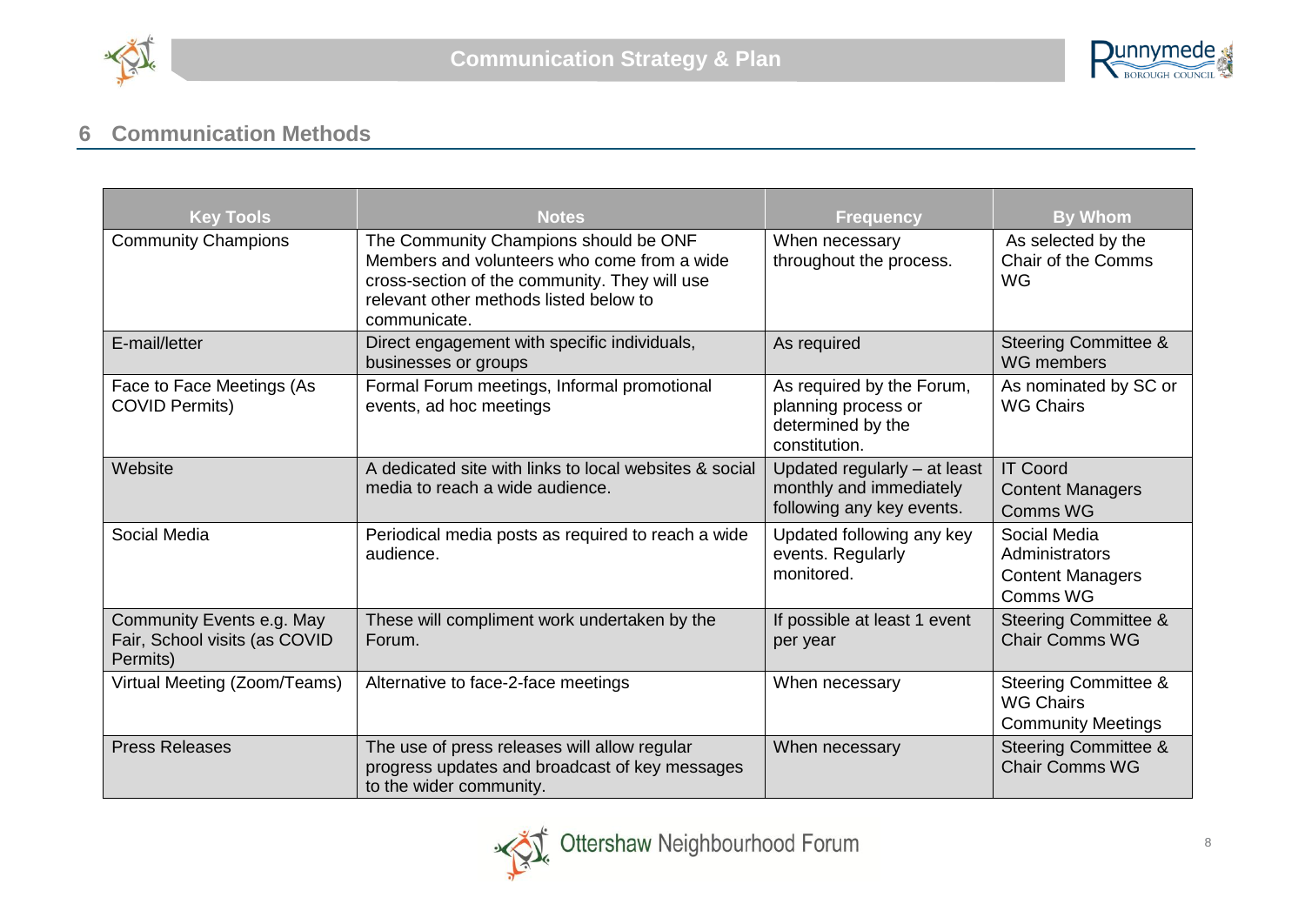



| <b>Key Tools</b>                | <b>Notes</b>                                                                                                                                          | <b>Frequency</b> | By Whom                                                  |
|---------------------------------|-------------------------------------------------------------------------------------------------------------------------------------------------------|------------------|----------------------------------------------------------|
| <b>Newsletters</b>              | Periodical publication to provide current information<br>regarding forum business and progress.                                                       | Quarterly        | <b>Steering Committee &amp;</b><br><b>Chair Comms WG</b> |
| Survey/Questionnaires           | Online or hardcopy surveys hand delivered to local<br>community.                                                                                      | When necessary   | <b>Steering Committee &amp;</b><br><b>Chair Comms WG</b> |
| Leaflets/Posters/Banners        | Can be distributed and put up in Village Hall &<br>around the Neighbourhood Area, local libraries,<br>local shops, businesses & other establishments. | When necessary   | <b>Steering Committee &amp;</b><br><b>Chair Comms WG</b> |
| <b>Status Reports/Briefings</b> | Status reports                                                                                                                                        | When necessary   | <b>Steering Committee &amp;</b><br><b>WG Chairs</b>      |

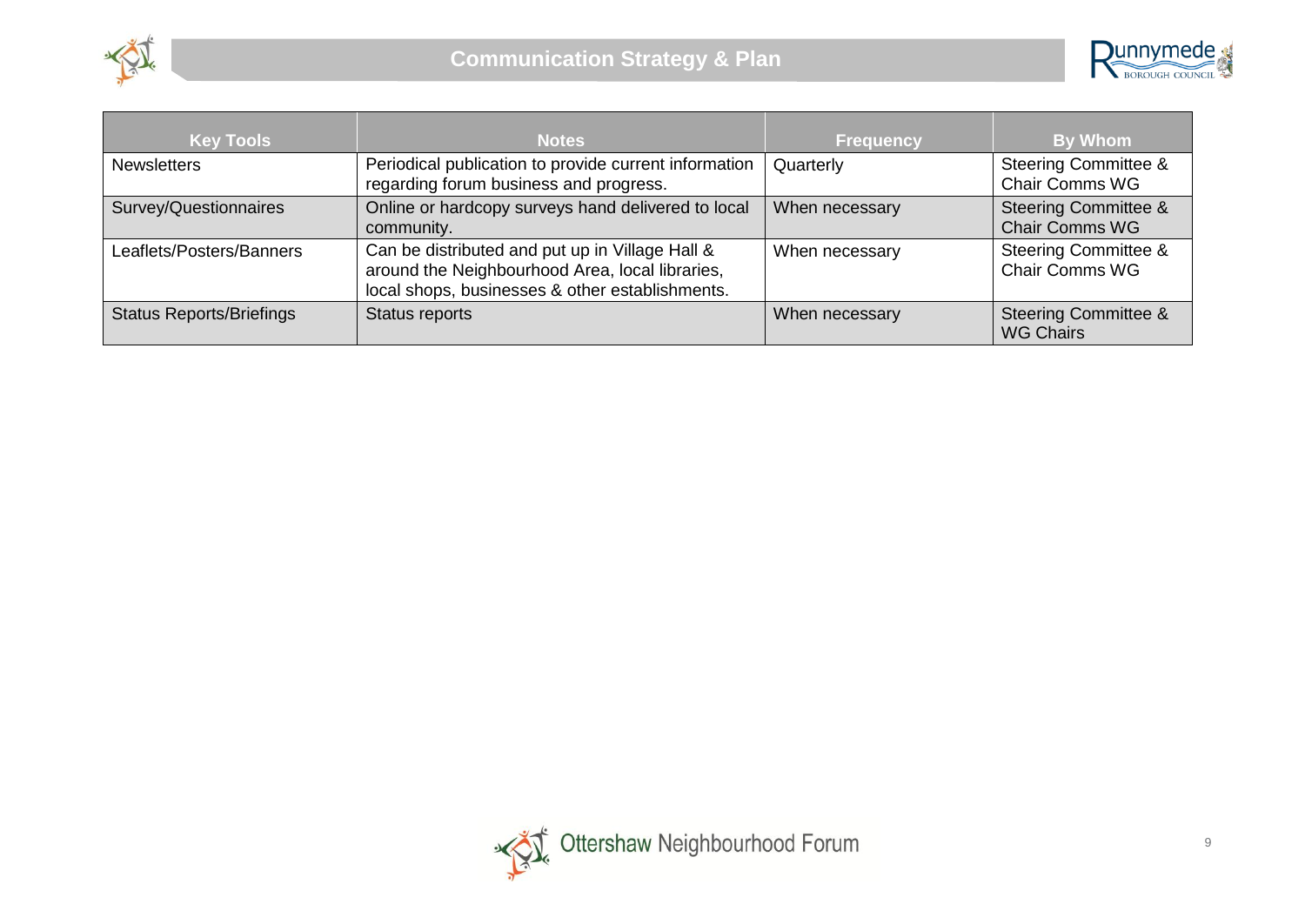



# **7 Communication Plan (COVID sensitive activities only assumed until June 2021)**

<span id="page-9-0"></span>

| <b>Target Group</b>                 | Aim                    | <b>Tools</b>                         | 2021/22 |    |    |    |    |    |    |    |    |    |    |    |    |    |
|-------------------------------------|------------------------|--------------------------------------|---------|----|----|----|----|----|----|----|----|----|----|----|----|----|
|                                     |                        |                                      | 02      | 03 | 04 | 05 | 06 | 07 | 08 | 09 | 10 | 11 | 12 | 01 | 02 | 03 |
| Members/Associate<br><b>Members</b> | Engagement             | Email/Zoom/Teams/<br>Face to Face    |         |    |    |    |    |    |    |    |    |    |    |    |    |    |
| <b>Residents Youth</b>              | Increase<br>Membership | Social Media/Emails/<br>Face to Face |         |    |    |    |    |    |    |    |    |    |    |    |    |    |
| <b>Residents Youth</b>              | Increase<br>Membership | <b>Visit Schools/Clubs</b>           |         |    |    |    |    |    |    |    |    |    |    |    |    |    |
| <b>Residents Youth</b>              | <b>Opinion Surveys</b> | Online/Face to<br>Face/Leaflet       |         |    |    |    |    |    |    |    |    |    |    |    |    |    |
| <b>Residents Youth</b>              | Feedback on<br>surveys | Email/Website/Social<br>media        |         |    |    |    |    |    |    |    |    |    |    |    |    |    |
| <b>Residents Adult</b>              | Increase<br>Membership | Leaflet                              |         |    |    |    |    |    |    |    |    |    |    |    |    |    |
|                                     |                        | Social media/Website                 |         |    |    |    |    |    |    |    |    |    |    |    |    |    |
|                                     |                        | Face to Face                         |         |    |    |    |    |    |    |    |    |    |    |    |    |    |
| <b>Residents Adult</b>              | <b>Opinion Surveys</b> | Online/Face to<br>Face/Leaflet       |         |    |    |    |    |    |    |    |    |    |    |    |    |    |
| <b>Residents Adult</b>              | Feedback on<br>surveys | Email/Website/Social<br>media        |         |    |    |    |    |    |    |    |    |    |    |    |    |    |
| Residents 76+                       | Increase               | Leaflet                              |         |    |    |    |    |    |    |    |    |    |    |    |    |    |
|                                     | Membership             | Social media/Website                 |         |    |    |    |    |    |    |    |    |    |    |    |    |    |
|                                     |                        | Face to Face                         |         |    |    |    |    |    |    |    |    |    |    |    |    |    |
| Residents 76+                       | <b>Opinion Surveys</b> | Online/Face to<br>Face/Leaflet       |         |    |    |    |    |    |    |    |    |    |    |    |    |    |
| Residents 76+                       | Feedback on<br>surveys | Email/Website/Social<br>media        |         |    |    |    |    |    |    |    |    |    |    |    |    |    |
| Groups                              | Increase               | Leaflet                              |         |    |    |    |    |    |    |    |    |    |    |    |    |    |
|                                     | Membership             | Social media/Website                 |         |    |    |    |    |    |    |    |    |    |    |    |    |    |

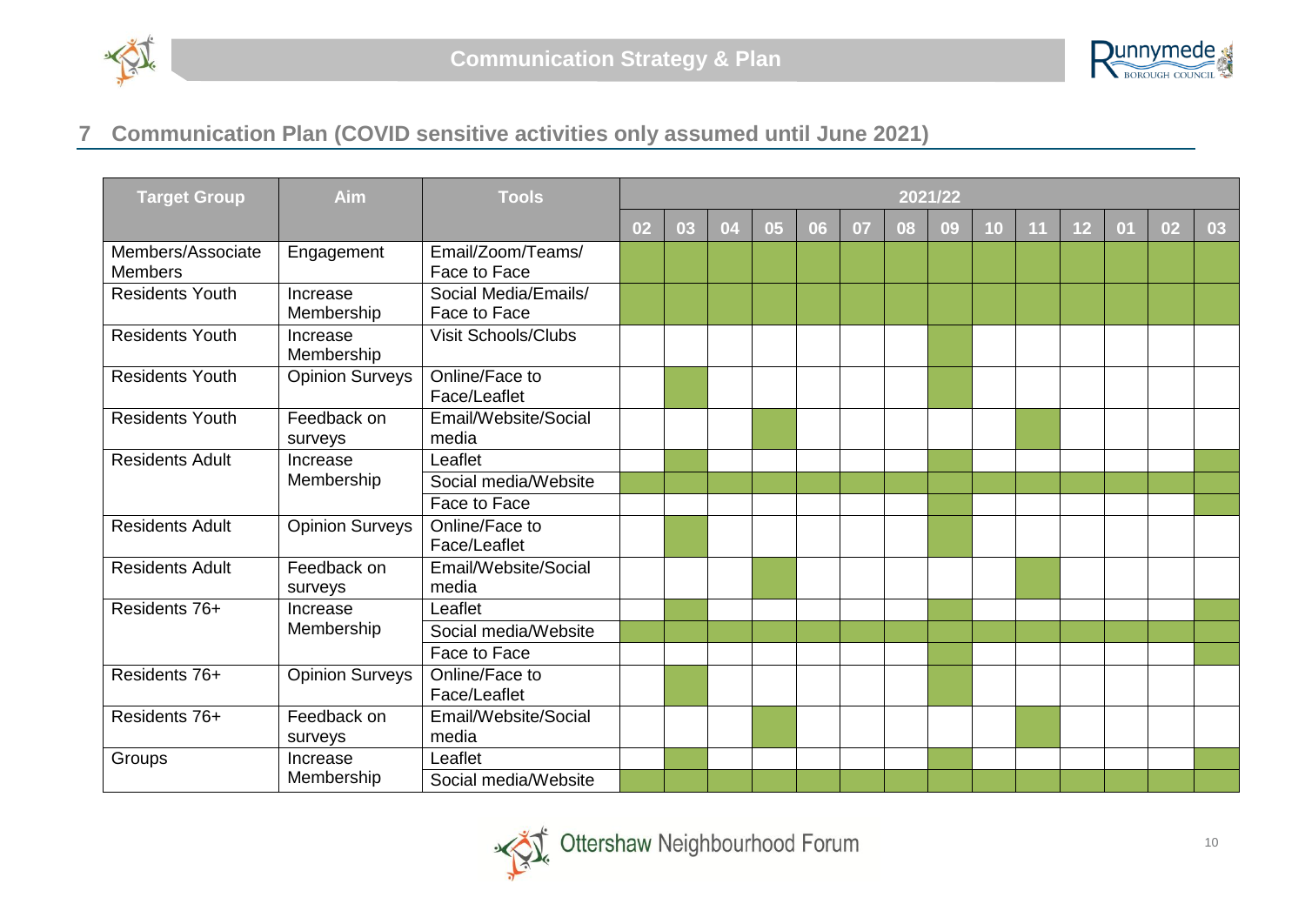



|                     |                        | Face to Face                                          |    |    |    |    |    |    |    |         |    |    |    |                |    |    |
|---------------------|------------------------|-------------------------------------------------------|----|----|----|----|----|----|----|---------|----|----|----|----------------|----|----|
| Groups              | <b>Opinion Surveys</b> | Online/Face to<br>Face/Leaflet                        |    |    |    |    |    |    |    |         |    |    |    |                |    |    |
| <b>Target Group</b> | Aim                    | <b>Tools</b>                                          |    |    |    |    |    |    |    | 2021/22 |    |    |    |                |    |    |
|                     |                        |                                                       | 02 | 03 | 04 | 05 | 06 | 07 | 08 | 09      | 10 | 11 | 12 | 0 <sub>1</sub> | 02 | 03 |
| Groups              | Feedback on<br>surveys | Email/Website/Social<br>media                         |    |    |    |    |    |    |    |         |    |    |    |                |    |    |
| <b>Business</b>     | Increase               | Leaflet                                               |    |    |    |    |    |    |    |         |    |    |    |                |    |    |
|                     | Membership             | Social media/Website                                  |    |    |    |    |    |    |    |         |    |    |    |                |    |    |
|                     |                        | Face to Face                                          |    |    |    |    |    |    |    |         |    |    |    |                |    |    |
| <b>Business</b>     | Opinion Surveys        | Community<br>Champions/Face to<br>Face/Online/Leaflet |    |    |    |    |    |    |    |         |    |    |    |                |    |    |
| <b>Business</b>     | Feedback on<br>surveys | Community<br>Champions/Email/<br>Website/Social media |    |    |    |    |    |    |    |         |    |    |    |                |    |    |
| Landowners          | Increase<br>Membership | Leaflet                                               |    |    |    |    |    |    |    |         |    |    |    |                |    |    |
|                     |                        | Social media/Website                                  |    |    |    |    |    |    |    |         |    |    |    |                |    |    |
|                     |                        | Face to Face                                          |    |    |    |    |    |    |    |         |    |    |    |                |    |    |
| Landowners          | <b>Opinion Surveys</b> | Community<br>Champions/Face to<br>Face/Online/Leaflet |    |    |    |    |    |    |    |         |    |    |    |                |    |    |
| Landowners          | Feedback on<br>surveys | Community<br>Champions/Email/<br>Website/Social media |    |    |    |    |    |    |    |         |    |    |    |                |    |    |
| <b>RBC</b>          | Engagement             | Email/Letter/Face to<br>Face/Website/Social<br>media  |    |    |    |    |    |    |    |         |    |    |    |                |    |    |
| Politicians         | Engagement             | Email/Letter/Face to<br>Face/Website/Social<br>media  |    |    |    |    |    |    |    |         |    |    |    |                |    |    |